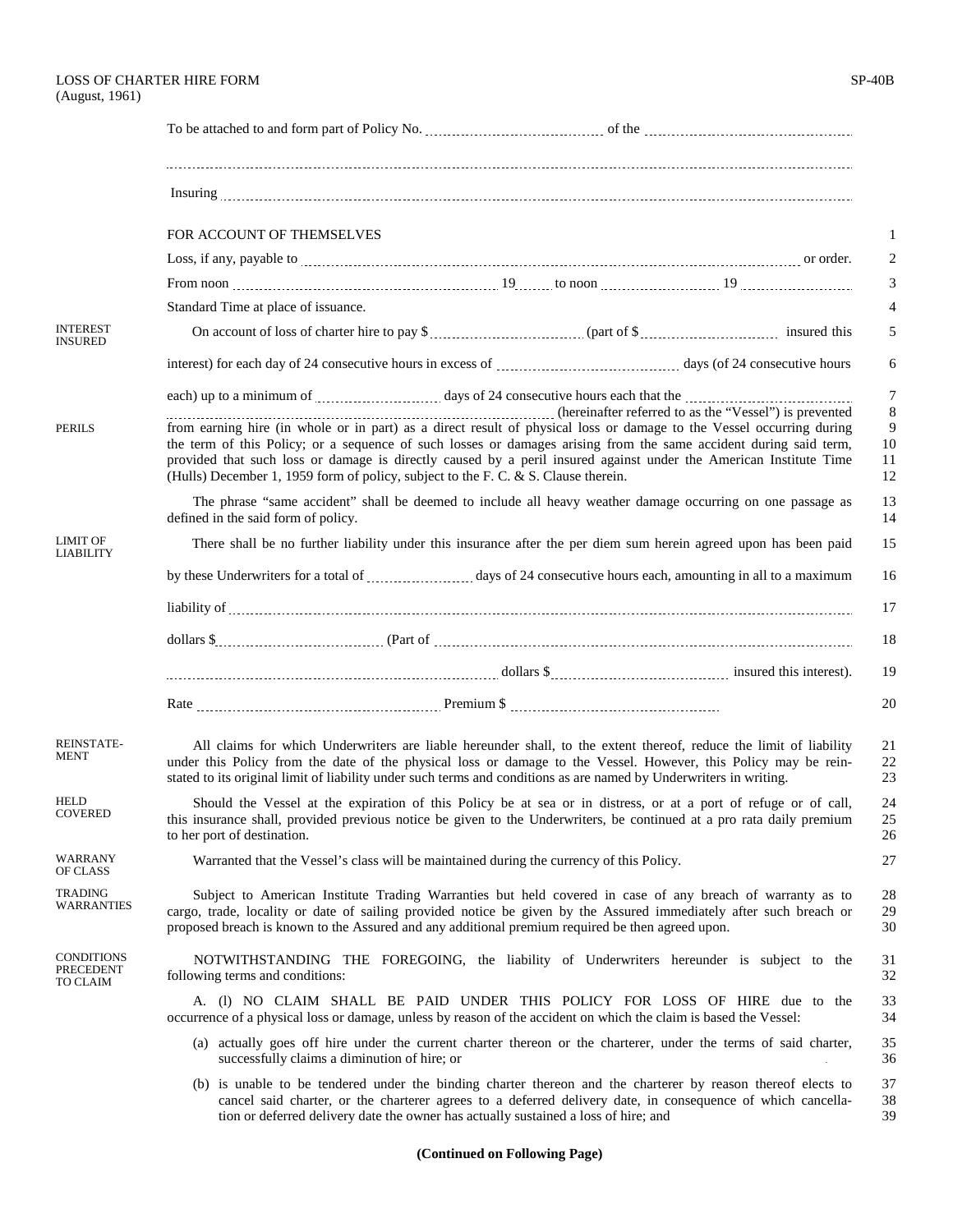(2) NO CLAIM SHALL BE PAID UNDER THIS POLICY FOR LOSS OF HIRE in consequence of a deferred lay-up for repairs (during or after the Policy term) necessitated by a physical loss or damage occurring during the term of this Policy unless the Vessel is precluded from:

(a) continuing to perform under a then current charter thereon in consequence of which the owner has actually sustained a loss of hire under the terms and conditions of the said charter; or

97 98 99

100 101

(b) being tendered to a charterer under a then binding charter thereon and by reason thereof the said charter is cancelled under the terms thereof, or the charterer agrees to a deferred delivery date and the Assured has actually sustained a loss of hire in consequence of said cancellation or deferred delivery date; Provided that If the deferred repairs are carried out promptly after the termination of any charter on the Vessel and the Vessel is fixed and sails for a loading port within thirty days after completion of repairs, the claim shall be adjusted by these Underwriters without regard to the conditions of this Subsection A (2).

B. (1) Underwriters in no event shall pay hereunder for loss of hire for a number of days in excess of the remaining term of the current charter on the Vessel and the term(s) of any charter or sequence of charters immediately following and cancelled or deferred as in (A) above.

 (2) If this insurance attaches or expires during a passage as defined in the American Institute Time (Hulls) December 1, 1959 form of policy, heavy weather damage occurring on the same passage but outside the period covered by this insurance may be added for the purpose of calculating the loss provided the damage sustained during the period covered hereunder has not been repaired during the passage, but only the proportion of the loss arising from damage occurring during the currency of this insurance shall be payable hereunder.

 (3) If at the time a claim is presented to Underwriters and is otherwise collectible hereunder but the Assured cannot prove an actual loss of hire by reason of the fact that the charter on the Vessel is for a stipulated number of consecutive voyages over a stated period of time or requires the owner to lift a stipulated amount of cargo over a stated period, Underwriters will adjust and pay such claims on the basis of an estimation of the number of days of hire which the Assured can reasonably be expected to lose by the expiration of the consecutive voyage charter or contract of affreightment by reason of the physical loss or damage to the Vessel giving rise to the claim hereunder.

 (4) If the loss of hire arises out of a claim by the charterer for diminution of hire as provided for in A(1) (a) above, notwithstanding the terms and conditions of this Policy, these Underwriters shall not be liable hereunder for a sum per diem in excess of the difference between the charter hire and the hire diminished as provided in A(l) (a) above, but in no event exceeding the per diem liability of these Underwriters set forth first above in this Policy.

C. No claim shall be paid under this Policy if:

(1) The Vessel becomes an absolute, constructive, compromised or arranged total loss under the Marine Hull and Machinery policies thereon. If the Vessel be uninsured for such interest, then for purposes of determining whether such a loss occurred it shall be assumed that the Vessel was insured under the American Institute Time (Hulls) December 1, 1959 form of policy for the fair market value thereof at the time of the loss.

(2) Repairs with respect to which a claim arises under this Policy are not completed within 24 months from the expiry of the term of this Policy.

## D. (1) If the Vessel is laid up:

- (a) for damage repairs caused by a peril insured against hereunder and Assured's repairs (necessary for seaworthiness or classification repairs due under periodic inspection requirements) are carried out simultaneously therewith; or
- (b) for Assured's repairs (necessary for seaworthiness or classification repairs due under periodic inspection requirements) and damage repairs caused by a peril insured against hereunder are carried out simultaneously therewith;

as much time as is common to both classes of work in excess of the deductible period shall be divided equally between Underwriters and Assured.

Provided that, if the time necessary to effect damage repairs is extended in any way by reason of concurrent repairs, such additional time to be entirely for Assured's account.

For the purposes of this clause, classification repairs shall be deemed due at the time such repairs are recommended by the Vessel's Classification Society or at any time thereafter.

(2) In the event that temporary repairs to the Vessel are made (at a time and place when permanent repairs could have been effected) and by reason thereof a claim is paid hereunder, these Underwriters shall not be liable under this Policy for a further claim in consequence of making said temporary repairs permanent (so-called permanent repairs) unless the Assured can demonstrate that by so doing Underwriters have not incurred a greater loss than would have been the case if the permanent repairs were made at the time the temporary repairs were effected as aforesaid.

(3) The Assured shall effect, or cause to be effected, all repairs (temporary or permanent) with due diligence and dispatch. Underwriters to have the right to require the Assured to incur any expense which would reduce Underwriters' liability under this Policy provided such expense is for Underwriters' account.

E. There shall be deducted from any claim, otherwise payable hereunder, the period of time, if any, that the Vessel is precluded from earning hire by reason of:

(1) Delay in the commencement or completion of repairs caused by or arising out of the capture, seizure, arrest, restraint or detainment or of any attempt thereat, or any taking of the Vessel by requisition or otherwise, whether in time of peace or war and whether lawful or otherwise, insurrection, rebellion, revolution, civil war, any weapon of war or device employing atomic fission, fusion or radioactive force whether in time of peace or war, hostile or warlike action by any government or sovereign power or any authority maintaining or using military, naval or air forces or by any agent of any such government power or authority; or 102 103 104 105 106 107

TOTAL LOSS AND TIME TO REPAIR

SIMULTANEOUS REPAIRS

**TEMPORARY** REPAIRS

DUE DILLIGENCE OF ASSURED

INTERRUPTION OF REPAIRS